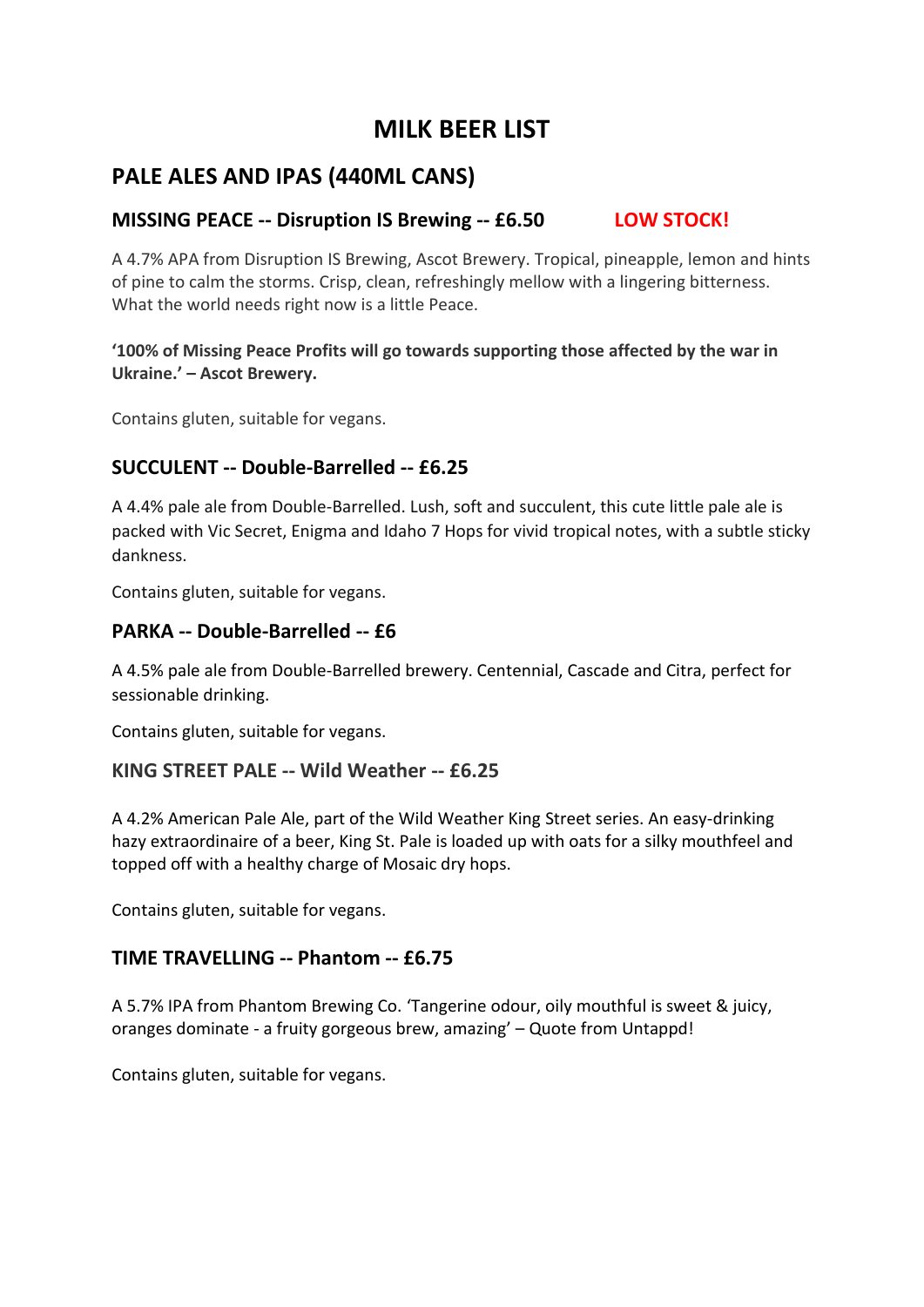#### **RADAR -- WILD WEATHER -- £6.25**

A 5.6% IPA from Wild Weather Ales. Hazy and absolutely packed with flavour, the trifecta of US Ekuanot, Amarillo, and Ahtanum hops produce a multi-tone tropical fiesta of hop flavour and aroma including pineapple, orange, and lemon. A welcoming bitter edge rounds out this offering.

Contains gluten, suitable for vegans.

#### **MAN WHO WASN'T THERE -- Disruption Is Brewing -- £7.25**

An 8.2% West Coast DIPA from Disruption Is Brewing, Ascot Brewery. Big and bold citrus, with pine and floral notes for a long lasting bitter finish.

Contains gluten, suitable for vegans.

#### **CLOSE TO TRAGEDY -- Phantom -- £6.25**

A 5.9% black IPA from Phantom Brewing Co. 'Rich roastiness, slight bitterness, lovely hoppy character' – Another quote from Untappd!

Contains gluten, suitable for vegans.

## **LAGER (440ML CANS)**

#### **DING -- Double-Barrelled -- £6**

A 4.9% Keller lager from Double-Barrelled Brewery. Classic German hops and Munich malts; honey and bready but refreshingly crisp.

Contains gluten, suitable for vegans.

### **ESTRELLA, RED STRIPE AND ASAHI ARE ALL £4.75 AND AVAILABLE ON HAPPY HOUR AT 4-4-£12 MON-FRI TIL 7PM. (330ML BOTTLES)**

### **SOURS (440ML CANS)**

#### **STRAWBERRY DAIQUIRI SOUR -- Phantom -- £6.75**

A 7.5% strawberry and raspberry flavoured sour from Phantom Brewing Co that tastes rather like a strawberry daiquiri. 'Nough said.

Contains gluten, suitable for vegans.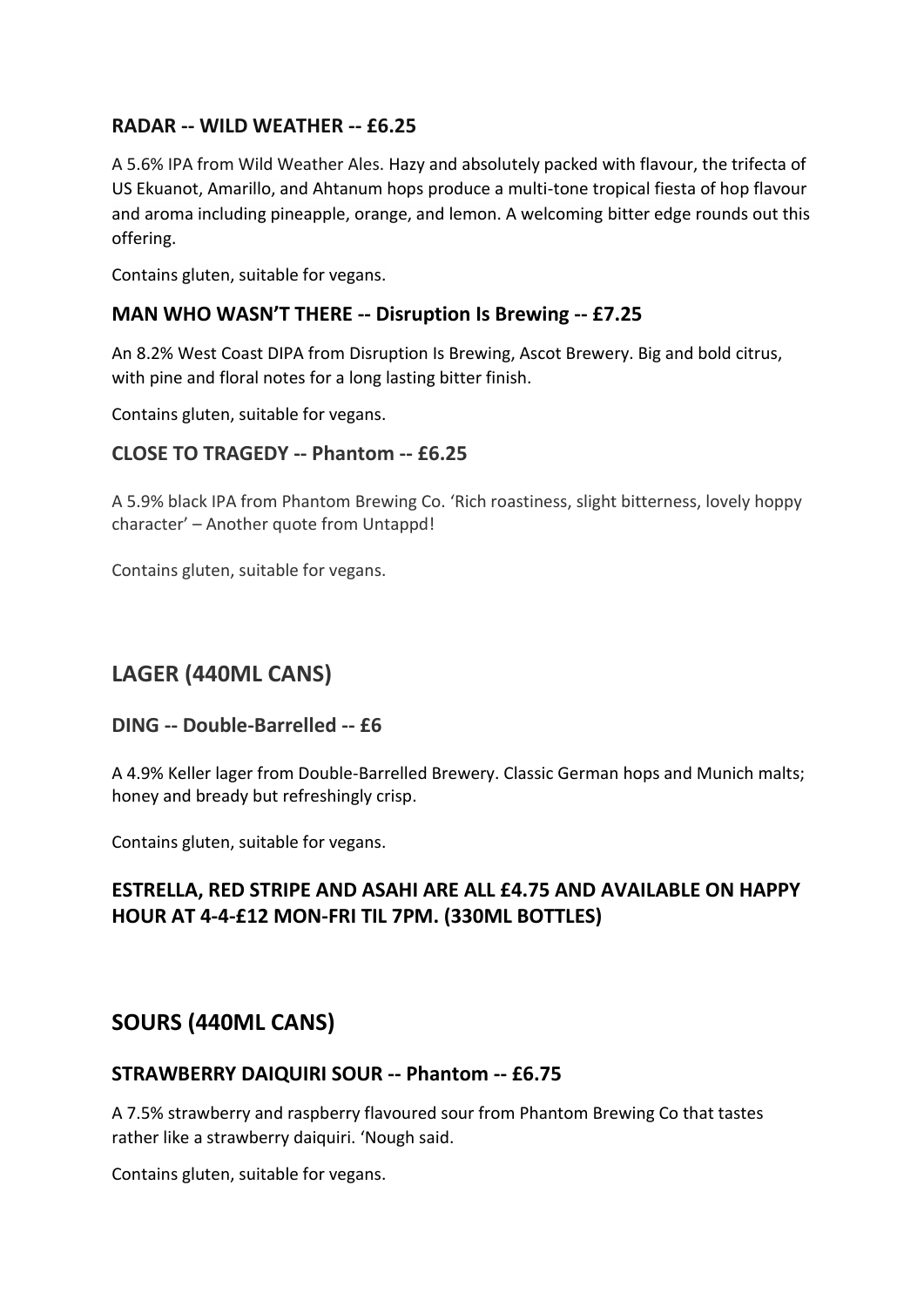### **PUNNET -- Double-Barrelled -- £6.50**

A 5% redcurrant and blackcurrant Kettle Sour from Double-Barrelled Brewery. With mounds of tart redcurrant and juicy blackcurrant bringing those hedgerow vibes with an electric lick of sourness to keep those taste buds partying!

Contains gluten, suitable for vegans.

#### **SATELLITE -- Wild Weather -- £6.25**

A 4% cherry Sour from Wild Weather Ales. The twist here is the addition of Madagascan vanilla bean and nut-free almond extract conjuring the sensation of a cherry bakewell in a glass! Clean, subtly tart, and with a complex profile.

Contains gluten, suitable for vegetarians not vegans.

#### **SUN DANSK -- Wild Weather -- £6.50**

A 4.7% elderflower citrus Sour from Wild Weather Ales. Conditioned on cloudy orange and lemon for a taste of warmer weather in a glass.

Contains gluten, suitable for vegans.

### **STOUT**

#### **LIKE FATHER LIKE SON (330ML) -- Disruption Is Brewing -- £6.75**

A 10.6% Impy Stout from Disruption Is Brewing, Ascot Brewery. Smouldering chocolate, sweet caramel and dark fruits treat with intense aromas of coffee and liquorice. This time we've slightly reduced the bitterness to make way for a smoother, richer, stout phenomenon, which includes a special variety of 10 different malts.

Contains gluten, suitable for vegans.

### **NON ALC**

### **PINE TRAIL -- Big Drop -- £3.50**

A non-alc (0.5%) pale ale from Big Drop Brewing Co. A delight for the senses, this beer delivers on all levels. Rosy floral aromas are immediate as you pour, with a light and limey citrus bite on the palate and a balanced but obvious bitterness to finish.

Guidance - Because Big Drop is still brewed naturally, there are traces of alcohol in our beers, if you're pregnant we advise taking this into consideration.

Contains gluten (less than 20PPM), not suitable for vegans or vegetarians.